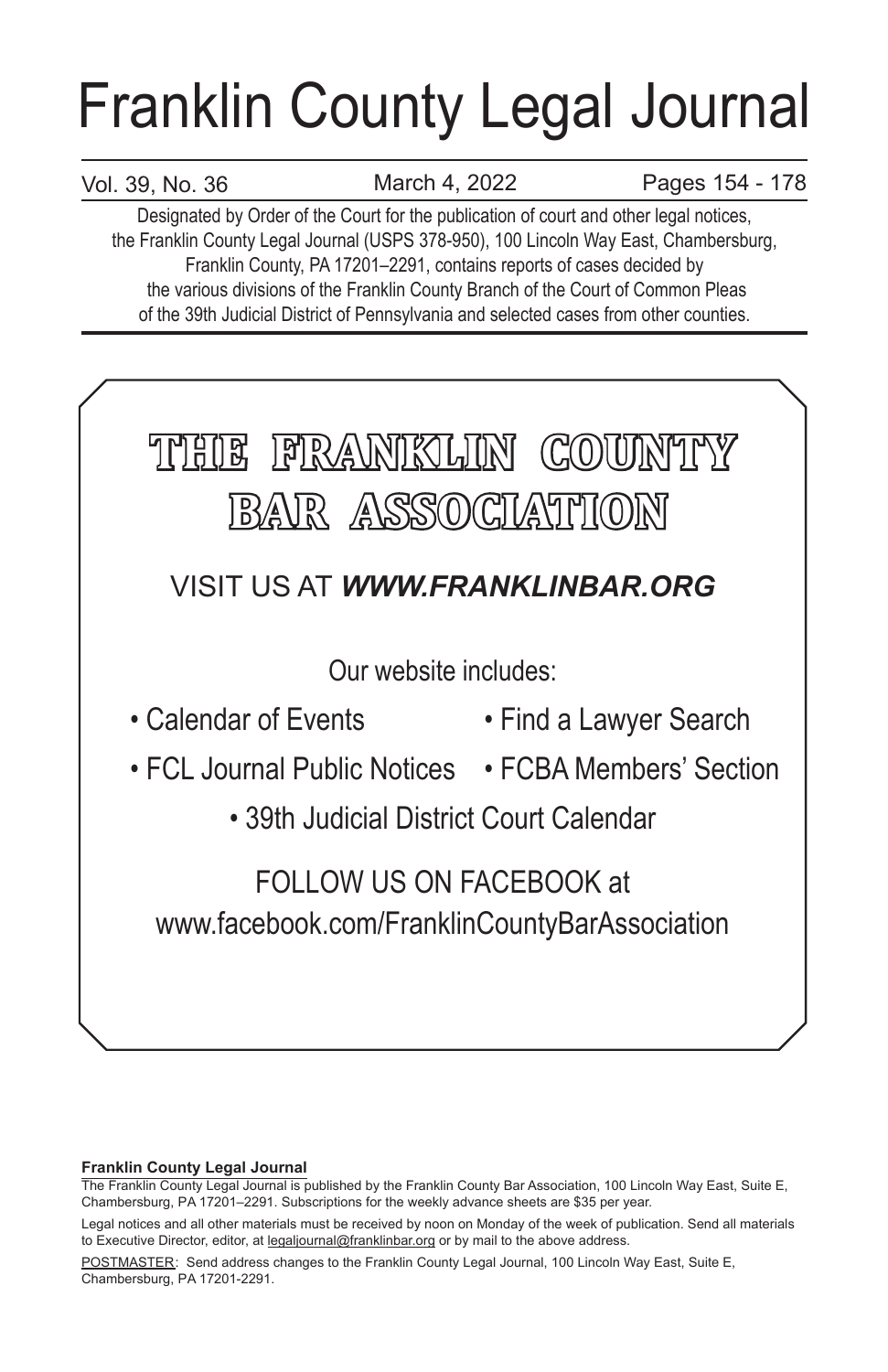## **ESTATE NOTICES**

Notice is hereby given that in the estates of the decedents set forth below, the Register of Wills has granted letters testamentary or of administration to the persons named. All persons having claims or demands against any of said estates are requested to make known the same, and all persons indebted to said estates are requested to make payment without delay, to the respective personal representatives thereof or their attorneys named below.

## **First Publication**

Estate of Joan L. Bordner, late of Guilford Township, Franklin County, Pennsylvania. Personal Representative:

Cheryl A. Taylor 13394 Meadowview Avenue Waynesboro, PA 17268 Attorney: John W. Frey Dick, Stein, Schemel, Wine & Frey, LLP 119 East Baltimore Street Greencastle, PA 17225 3/4, 3/11, 3/18/2022

Estate of Charles E. Harmon, late of Guilford Township, Franklin County, Pennsylvania. Personal Representative: Richard N. Harmon c/o Tracy J. Ross Keller, Keller, Beck and Ross, LLC 1035 Wayne Avenue Chambersburg, PA 17201 Attorney: Tracy J. Ross Keller, Keller, Beck and Ross, LLC 1035 Wayne Avenue Chambersburg, PA 17201 3/4, 3/11, 3/18/2022

Estate of Allen E. Homeier, late of Peters Township, Franklin County, Pennsylvania. Personal Representatives: Tina M. Dunville 712 Ihler Road Jefferson City, MO 65109 Michelle Gardner 7083 West Farm Road 182 Republic, MO 65738 Attorney: Thomas B. Steiger, Jr. Steiger & Steiger 56 South Main Street Mercersburg, PA 17236 3/4, 3/11, 3/18/2022 Estate of Barrett Ray Johnston, late of Hamilton Township, Franklin County, Pennsylvania. Personal Representatives: Constance E. Abbott 322 Cornertown Road Chambersburg, PA 17201 Peggy A. Heck 1113 Knob Hill Road Fayetteville, PA 17222 Attorney: Timothy S. Sponseller Sponseller/Graham, LLC 223 Lincoln Way East Chambersburg, PA 17201 3/4, 3/11, 3/18/2022 Estate of Betty L. Kadel, a/k/a Betty Louise Kadel, late of the Borough of Chambersburg, Franklin County, Pennsylvania. Personal Representatives: Deborah A. Weaver Sandra L. Small c/o R. Thomas Murphy & Associates, P.C. 237 East Queen Street Chambersburg, PA 17201 Attorney: Jared S. Childers R. Thomas Murphy & Associates, P.C. 237 East Queen Street Chambersburg, PA 17201 3/4, 3/11, 3/18/2022 Estate of Ruth O. Martin, late of Antrim Township, Franklin County, Pennsylvania. Personal Representatives: Richard V. Oberholzer 1552 Phillippy Road Greencastle, PA 17225 Randy E. Martin 706 Clay Hill Road Chambersburg, PA 17202 Attorney: J. Edgar Wine Dick, Stein, Schemel, Wine & Frey, LLP 119 East Baltimore Street Greencastle, PA 17225 3/4, 3/11, 3/18/2022 Estate of Peter D. Milton, late of Antrim Township, Franklin County, Pennsylvania. Personal Representative: Thomas H. Milton 10128 Jasper Drive Greencastle, PA 17225 Attorney: J. Edgar Wine Dick, Stein, Schemel, Wine & Frey, LLP

119 East Baltimore Street Greencastle, PA 17225

3/4, 3/11, 3/18/2022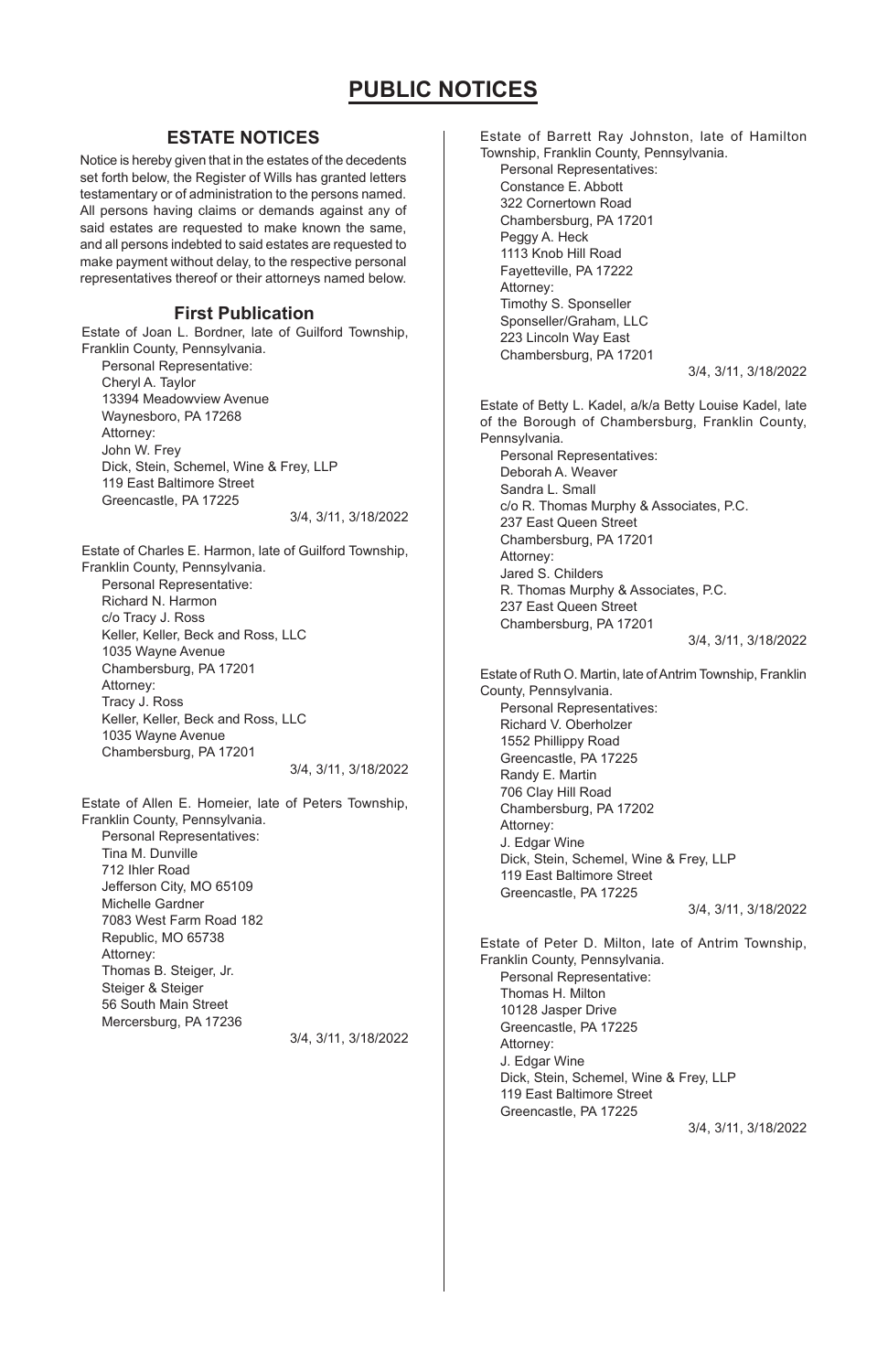Estate of Herbert D. Nuckels, a/k/a Herbert Dal Nuckels, late of Greene Township, Franklin County, Pennsylvania. Personal Representatives: Nicole Shields 3392 White Church Road Chambersburg, PA 17202 Cher Nuckels 3585 Cascades Drive Fayetteville, PA 17222 Attorney: Tracy J. Ross Keller, Keller, Beck and Ross, LLC 1035 Wayne Avenue Chambersburg, PA 17201 3/4, 3/11, 3/18/2022

Estate of Doris E. Parshall, late of the Borough of Chambersburg, Franklin County, Pennsylvania. Personal Representatives: Vickie Ann & Earl G. Parshall c/o Zullinger-Davis-Trinh, P.C. 74 North Second Street Chambersburg, PA 17201 Attorney: Joel R. Zullinger Zullinger-Davis-Trinh, P.C. 74 North Second Street Chambersburg, PA 17201 3/4, 3/11, 3/18/2022

Estate of Stanley E. Purnell, late of Guilford Township, Franklin County, Pennsylvania. Personal Representative: Mark A. Purnell c/o Melissa L. Kelso Kelso Law, LLC 396 Alexander Spring Road, Suite 1 Carlisle, PA 17015 Attorney: Melissa L. Kelso Kelso Law, LLC 396 Alexander Spring Road, Suite 1 Carlisle, PA 17015 3/4, 3/11, 3/18/2022

Estate of Charles K. Shoop, a/k/a Charles Kenneth Shoop, a/k/a Charles Shoop, late of the Borough of Waynesboro, Franklin County, Pennsylvania.

Personal Representatives: Deborah Elizabeth Albright 310 Grandview Avenue Waynesboro, PA 17268 Charles Keith Shoop 76 Brookshaven Road Groton, CT 06340 Attorney: Timothy W. Misner 39 South Broad Street Waynesboro, PA 17268

3/4, 3/11, 3/18/2022

Estate of David D. Wagaman, late of Quincy Township, Franklin County, Pennsylvania. Personal Representatives: Barbara J. Strang Denton G. Wagaman Darrell L. Wagaman c/o R. Thomas Murphy & Associates, P.C. 237 East Queen Street Chambersburg, PA 17201 Attorney: R. Thomas Murphy R. Thomas Murphy & Associates, P.C. 237 East Queen Street Chambersburg, PA 17201 3/4, 3/11, 3/18/2022

## **Second Publication**

Estate of Daniel C. Burtner, a/k/a Dan Burtner, late of Antrim Township, Franklin County, Pennsylvania. Personal Representative: Carol A. Lanehart 12185 Carol Avenue Greencastle, PA 17225 Attorney: John W. Frey Dick, Stein, Schemel, Wine & Frey, LLP 119 East Baltimore Street Greencastle, PA 17225 2/25, 3/4, 3/11/2022

Estate of Gary W. Johns, late of Antrim Township, Franklin County, Pennsylvania. Personal Representatives: Karen J. Gayman Alan R. Johns c/o R. Thomas Murphy & Associates, P.C. 237 East Queen Street Chambersburg, PA 17201 Attorney: R. Thomas Murphy R. Thomas Murphy & Associates, P.C. 237 East Queen Street Chambersburg, PA 17201 2/25, 3/4, 3/11/2022

Estate of Ray L. Kauffman, late of Guilford Township, Franklin County, Pennsylvania. Personal Representative: Susan K. Doll c/o Zullinger-Davis-Trinh, P.C. 74 North Second Street Chambersburg, PA 17201 Attorney: Joel R. Zullinger Zullinger-Davis-Trinh, P.C. 74 North Second Street Chambersburg, PA 17201 2/25, 3/4, 3/11/2022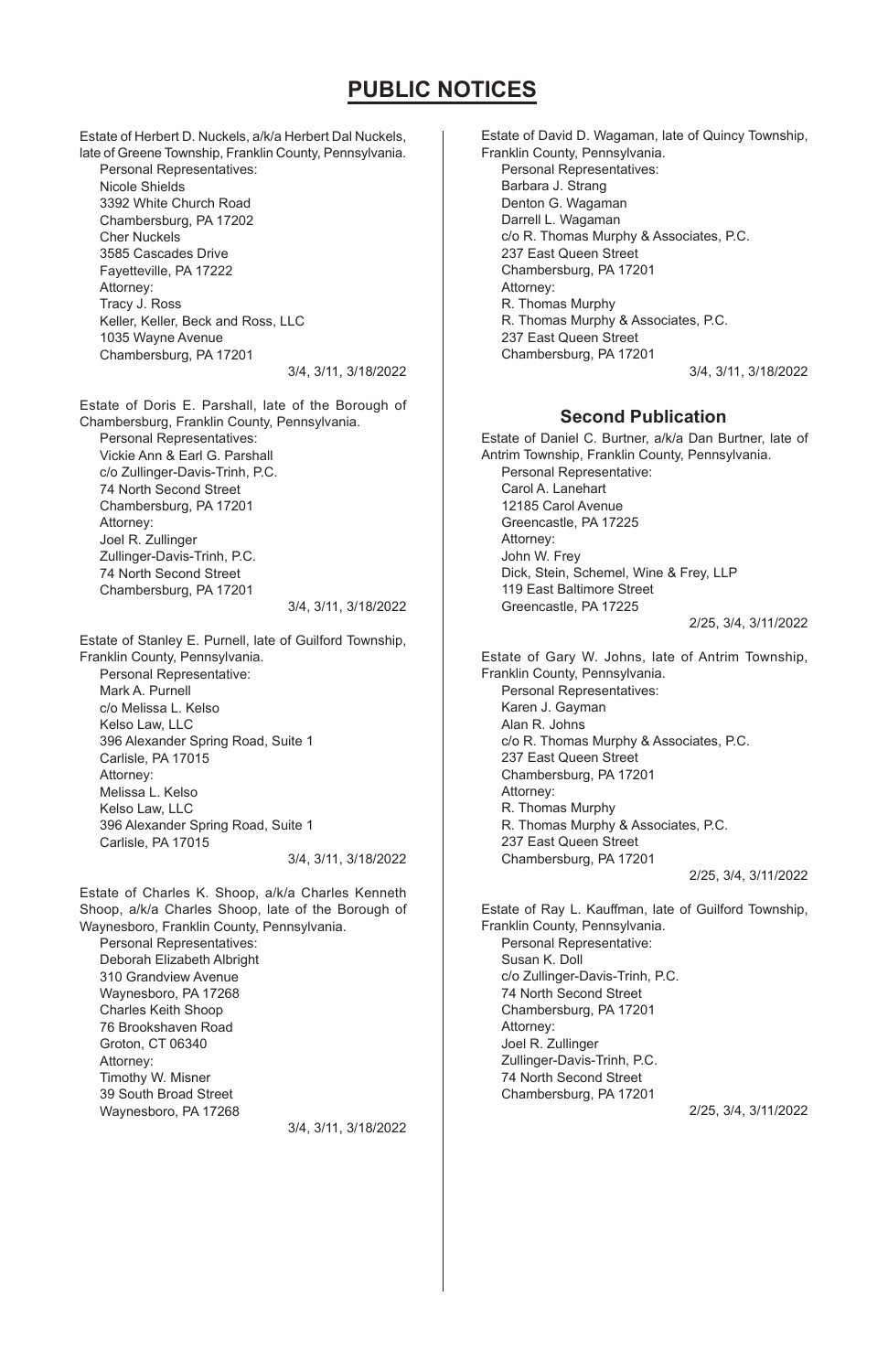Estate of Robert D. McCulloh, late of Peters Township, Franklin County, Pennsylvania. Personal Representative: Robert K. McCulloh c/o R. Thomas Murphy & Associates, P.C. 237 East Queen Street Chambersburg, PA 17201 Attorney: Jared S. Childers R. Thomas Murphy & Associates, P.C. 237 East Queen Street Chambersburg, PA 17201 2/25, 3/4, 3/11/2022 Estate of Anne C. Miller, late of the Borough of Chambersburg, Franklin County, Pennsylvania. Personal Representative: Bradley S. Miller 2004 West Girard Avenue Philadelphia, PA 19130 Attorney: Jerrold A. Sulcove Family First Estate Services 1110 Kennebec Drive Chambersburg, PA 17201 2/25, 3/4, 3/11/2022 Estate of Donald A. Patterson, a/k/a Donald Allen Patterson, late of Greene Township, Franklin County, Pennsylvania. Personal Representatives: Melissa D. Pifer 208 Acadia Terrace Celebration, FL 34747 Adam D. Patterson 12599 Mentzer Gap Road Waynesboro, PA 17268 Attorney: Timothy W. Misner 39 South Broad Street Waynesboro, PA 17268 2/25, 3/4, 3/11/2022 Estate of Christopher Scott Peters, II, late of Franklin County, Pennsylvania. Personal Representative: Christopher Scott Peters Lesa R. Hardy 1586 Richard Avenue Chambersburg, PA 17201 Attorney: Clayton A. Lingg Mooney Law 230 York Street Hanover, PA 17331 2/25, 3/4, 3/11/2022 Estate of Amelia Shoup, a/k/a Amelia A. Shoup, late of Peters Township, Franklin County, Pennsylvania. Personal Representative: Elizabeth O'Connell c/o R. Thomas Murphy & Associates, P.C. 237 East Queen Street Chambersburg, PA 17201 Attorney: Jared S. Childers R. Thomas Murphy & Associates, P.C. 237 East Queen Street Chambersburg, PA 17201 2/25, 3/4, 3/11/2022 Estate of Nancy J. Winters, late of Greencastle, Franklin County, Pennsylvania. Personal Representatives: Melissa Rand Holly McNamee c/o Kulla, Barkdoll & Stewart, P.C. 9 East Main Street Waynesboro, PA 17268 Attorney: Clinton T. Barkdoll Kulla, Barkdoll & Stewart, P.C. 9 East Main Street Waynesboro, PA 17268 2/25, 3/4, 3/11/2022 Estate of Sandra L. Wyrick, a/k/a Sandy Wyrick, late of Southampton Township, Franklin County, Pennsylvania. Personal Representatives: Lori L. Chamberlin Tracy J. Wyrick c/o Thomas P. Gleason 825 West King Street, Suite E Shippensburg, PA 17257 Attorney: Thomas P. Gleason 825 West King Street, Suite E Shippensburg, PA 17257 2/25, 3/4, 3/11/2022 Estate of Margaret Ann Yelton, late of Peters Township, Franklin County, Pennsylvania. Personal Representative: Ronald K. Peterson c/o Heather D. Royer Johnson, Duffie, Stewart & Weidner, P.C. 301 Market Street P.O. Box 109 Lemoyne, PA 17043 Attorney: Heather D. Royer Johnson, Duffie, Stewart & Weidner, P.C. 301 Market Street P.O. Box 109 Lemoyne, PA 17043 2/25, 3/4, 3/11/2022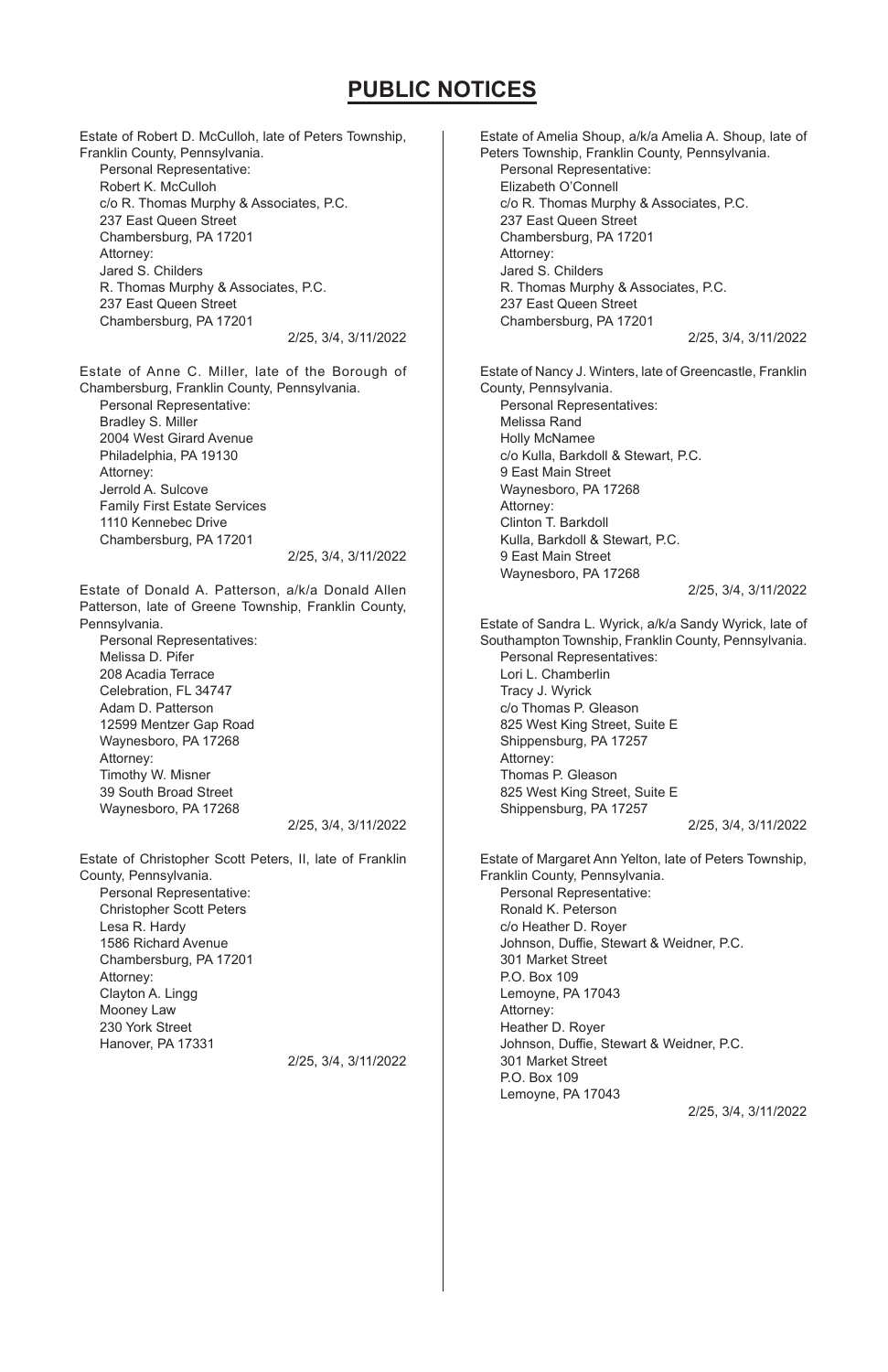## **Third Publication**

Estate of John A. Batdorff, late of the Borough of Chambersburg, Franklin County, Pennsylvania. Personal Representative: Christine Sweeney c/o Salzmann Hughes, P.C. 79 St. Paul Drive Chambersburg, PA 17201 Attorney: Eileen C. Finucane Salzmann Hughes, P.C. 79 St. Paul Drive Chambersburg, PA 17201 2/18, 2/25, 3/4/2022

Estate of Barbara Louise Batzel, late of Greene Township, Franklin County, Pennsylvania. Personal Representative: Bobbi Jo Hess c/o Mark E. Halbruner Halbruner, Hatch & Guise, LLP 2109 Market Street Camp Hill PA 17011 Attorney: Mark E. Halbruner Halbruner, Hatch & Guise, LLP 2109 Market Street Camp Hill PA 17011 2/18, 2/25, 3/4/2022

Estate of Patricia Ann Deardorff, a/k/a Patricia A. Deardorff, a/k/a Patricia Deardorff, late of Antrim Township, Franklin County, Pennsylvania.

Personal Representative: Jeanne Rosenberry 14308 Upper Strasburg Road P. O. Box 118 Upper Strasburg, PA 17265 Attorney: Timothy W. Misner 39 South Broad Street Waynesboro, PA 17268

2/18, 2/25, 3/4/2022

Estate of Harry M. Eyer, late of Lurgan Township, Franklin County, Pennsylvania. Personal Representatives: Stephen H. Eyer 208 Mountain Road Lewisberry, PA 17339 Jennie L. Deshong 8453 Newburg Road Newburg, PA 17240 Samuel A. Eyer 2539 Henry Road Chambersburg, PA 17202 Jesse D. Eyer 4002 Pamay Drive Mechanicsburg, PA 17050 Attorney: Robert C. Schollaert Black and Davison, P.C. 1110 Kennebec Drive Chambersburg, PA 17201 2/18, 2/25, 3/4/2022 Estate of John Ryan Farrell, a/k/a John R. Farrell, late of Chambersburg, Franklin County, Pennsylvania. Personal Representative: Maribeth Jones c/o Lewis W. Wetzel 900 Rutter Avenue, Box 24 Forty Fort, PA 18704 Attorney: Lewis W. Wetzel 900 Rutter Avenue, Box 24 Forty Fort, PA 18704 2/18, 2/25, 3/4/2022 Estate of Meril A. Fetters, a/k/a Meril Ambrose Fetters, late of the Borough of McConnellsburg, Fulton County, Pennsylvania. Personal Representatives: Saundra Birurakis Stanley L. Fetters c/o R. Thomas Murphy & Associates, P.C. 237 East Queen Street Chambersburg, PA 17201 Attorney: R. Thomas Murphy R. Thomas Murphy & Associates, P.C. 237 East Queen Street Chambersburg, PA 17201 2/18, 2/25, 3/4/2022 Estate of Charles D. Harmon, Jr., a/k/a Charles D. Harmon, late of Quincy Township, Franklin County, Pennsylvania. Personal Representatives: Robin L. Blair 2550 McDowell Road Greencastle, PA 17225 Lois B. Rosenberry 900 Wayne Gardens, Apt. 201-W Waynesboro, PA 17268 Attorney: Timothy W. Misner 39 South Broad Street Waynesboro, PA 17268 2/18, 2/25, 3/4/2022 Estate of Larry L. Hopkins, late of Franklin County, Pennsylvania. Personal Representative: Dody K. Hopkins 3014 Lemar Road Mercersburg, PA 17236 Attorney: David W. Rahauser 157 East Washington Street Chambersburg, PA 17201 2/18, 2/25, 3/4/2022 Estate of Cassandra A. Kauffman, late of Montgomery Township, Franklin County, Pennsylvania. Personal Representative:

David E. Kauffman 5680 Timmons Drive Greencastle, PA 17225 Attorney: Wertime Guyer LLC 35 North Carlisle Street, Suite A Greencastle, PA 17225

2/18, 2/25, 3/4/2022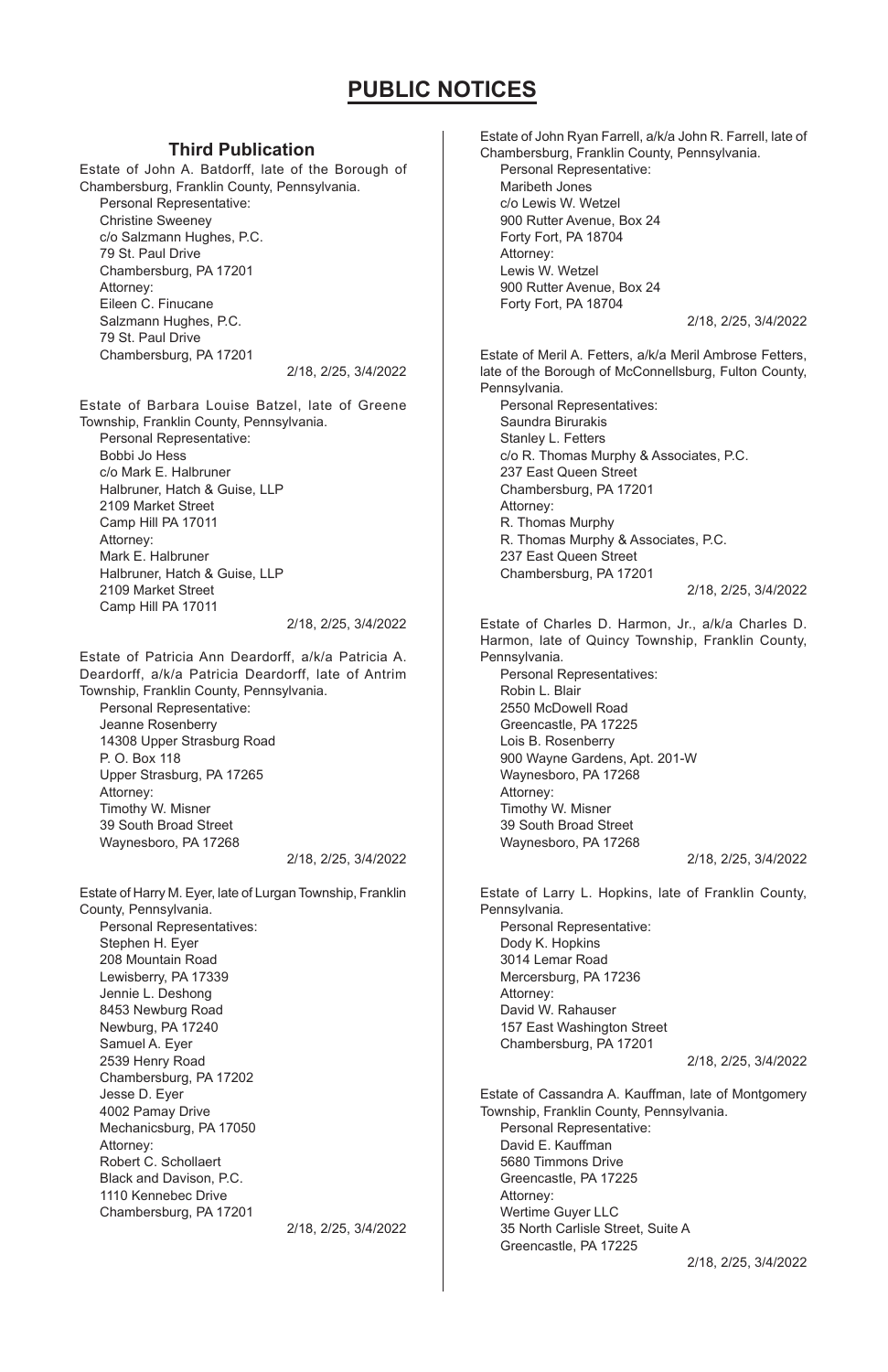Estate of Faith L. Linebaugh, a/k/a Faith Lucille Linebaugh, late of Quincy Township, Franklin County, Pennsylvania. Personal Representative: Ira R. Linebaugh 9677 Mentzer Gap Road

Waynesboro, PA 17268 Attorney: Timothy W. Misner 39 South Broad Street Waynesboro, PA 17268

2/18, 2/25, 3/4/2022

Estate of Brian Martinez, late of Quincy Township, Franklin County, Pennsylvania. Personal Representative: Theresa D. Martinez c/o Nicklas & Snyder 183 Lincoln Way East Chambersburg, PA 17201 Attorney: Kristin Diller Nicklas Nicklas & Snyder 183 Lincoln Way East

Chambersburg, PA 17201

2/18, 2/25, 3/4/2022

Estate of Vera L. Mulhollen, late of Hamilton Township, Franklin County, Pennsylvania. Personal Representative:

Jennifer R. Wenger c/o Walker & Spang, LLC 247 Lincoln Way East Chambersburg, PA 17201 Attorney: David F. Spang Walker & Spang, LLC 247 Lincoln Way East Chambersburg, PA 17201

2/18, 2/25, 3/4/2022

Estate of Betty E. Myers, late of the Borough of Greencastle, Franklin County, Pennsylvania. Personal Representatives: Sherry K. Mellott 223 North Allison Street Greencastle, PA 17225 Dennis L. Myers 1823 McDowell Road Greencastle, PA 17225 Attorney: Wertime Guyer LLC 35 North Carlisle Street, Suite A Greencastle, PA 17225

2/18, 2/25, 3/4/2022

Estate of Charles V. Rupp, late of Waynesboro, Franklin County, Pennsylvania. Personal Representative: Judy Weller c/o Kulla, Barkdoll & Stewart, P.C. 9 East Main Street Waynesboro,PA 17268 Attorney: Clinton Barkdoll Kulla, Barkdoll & Stewart, P.C. 9 East Main Street Waynesboro,PA 17268

Estate of Mary J. Stoey, late of Antrim Township, Franklin County, Pennsylvania. Personal Representatives: Randy A. Stoey Sr. 762 Redwood Drive Waynesboro, PA 17268 Jessica S. Lahaza 352 Geiser Avenue Waynesboro, PA 17268 Darlene Akers 8153 Stonebridge Road Greencastle, PA 17225 Attorney: Barbara Townsend 32 West Queen Street Chambersburg, PA 17201

2/18, 2/25, 3/4/2022

## **FICTITIOUS NAME NOTICE**

Notice is hereby given that the undersigned, desiring to engage in business under the fictitious name Innovative Lawn Service intends to register the said name with the Pennsylvania Department of State Bureau of Corporations and Charitable Organizations and service the Franklin County area.

Dylan Stevenson 1466 Woods Rd Trailer 27 Shippensburg, PA 17257

3/4/2022

# **SHERIFF'S SALE**

**March 11, 2022**

By virtue of certain Writs of Execution, issued out of the Court of Common Pleas of Franklin County, Pennsylvania, and to me directed, I will expose at public sale by public by B1D4ASSETS.COM. promptly at 1:00 P.M. on the above date, the hereinafter mentioned Real Estate. For more information, please visit www. bid4assets.com/franklincountypasheriffsa1es. All parties in interest and claimants are hereby notified that a schedule of distribution will be filed by the Sheriff no later than APRIL 11, 2022 and that distribution will be made in accordance with said schedule unless exceptions are filed thereto within ten (10) days thereafter. Sheriff Dane M. Anthony

#### **No. 2020-1872 LAKEVIEW LOAN SERVICING LLC vs**

**TIMOTHY E. ADAMS**

PROPERTY ADDRESS: 5898 CUMBERLAND HIGHWAY, CHAMBERSBURG, PA 17202 UPI/ TAX PARCEL NUMBER: 09-0C03M-028.-000000 ALL that tract of land lying and being situate in Greene Township, Franklin County, Pennsylvania

\_\_\_\_\_\_\_\_\_\_\_\_\_\_\_\_\_\_\_\_